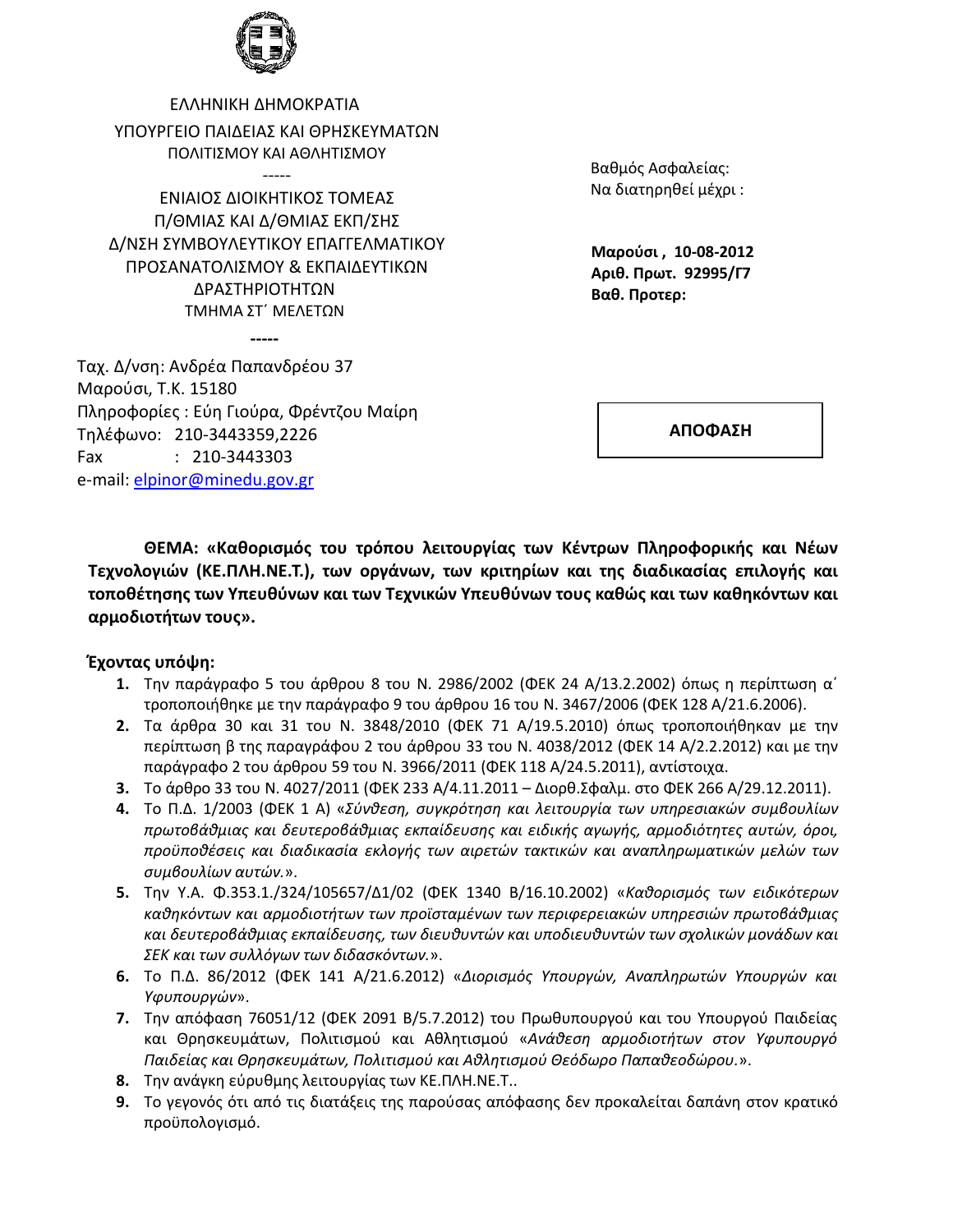#### ΑΠΟΦΑΣΙΖΟΥΜΕ

### Άρθρο 1

# Υπεύθυνοι των Κέντρων Πληροφορικής και Νέων Τεχνολογιών (ΚΕ.ΠΛΗ.ΝΕ.Τ.)

1.  $\Sigma \varepsilon$ κάθε Περιφερειακή Διεύθυνση Εκπαίδευσης (Περ/κή Δ/νση Εκπ/σης) τοποθετούνται, ύστερα από επιλογή και απόσπαση, ένας (1), τουλάχιστον, Υπεύθυνος των Κέντρων Πληροφορικής και Νέων Τεχνολογιών (ΚΕ.ΠΛΗ.ΝΕ.Τ.) που λειτουργούν στην οικεία Περ/κή Δ/νση Εκ/σης και δύο (2), το πολύ, Τεχνικοί Υπεύθυνοι ανά KE. NAH. NE. T..

2. Η επιλογή και τοποθέτηση των Υπευθύνων γίνεται για τριετή θητεία.

### Άρθρο 2

# Ελάχιστα τυπικά προσόντα των υποψήφιων και κωλύματα συμμετοχής τους στη διαδικασία επιλογής

1. Υποψήφιοι για τις θέσεις Υπευθύνων και Τεχνικών Υπευθύνων ΚΕ.ΠΛΗ.ΝΕ.Τ. μπορούν να είναι οι μόνιμοι εκπαιδευτικοί της Α/βαθμιας ή Β/θμιας εκπαίδευσης, του Κλάδων ΠΕ19 και ΠΕ20, που ανήκουν οργανικά σε Περιφερειακή Διεύθυνση Πρωτοβάθμιας και Δευτεροβάθμιας Εκπαίδευσης (Περ/κή Δ/νση Εκπ/σης) που υπάγονται και τα ΚΕ.ΠΛΗ.ΝΕ.Τ. των οποίων τις θέσεις Υπευθύνων και Τεχνικών Υπευθύνων διεκδικούν και έχουν συνολική εκπαιδευτική υπηρεσία έξι (6) ετών από την οποία τα τρία (3), τουλάχιστον, έτη αποτελούν διδακτική υπηρεσία στην Α/βαθμια ή Β/θμια εκπαίδευση.

2. Δεν έχουν δικαίωμα συμμετοχής στη διαδικασία επιλογής όσοι εκπαιδευτικοί κατέχουν θέση στελέχους της Β/θμιας εκπαίδευσης με θητεία, όσοι βρίσκονται σε εκπαιδευτική άδεια, καθώς και όσοι εκπαιδευτικοί συνταξιοδοτούνται αυτοδίκαια κατά το χρόνο της τριετούς θητείας.

# Άρθρο 3

# Κριτήρια επιλογής υποψηφίων

1. Τα κριτήρια επιλογής Υπευθύνων ΚΕ.ΠΛΗ.ΝΕ.Τ. διακρίνονται στις ακόλουθες κατηγορίες:

Ι. Επιστημονικής και παιδαγωγικής κατάρτισης και συγκρότησης.

II. Υπηρεσιακής κατάστασης και διδακτικής, εργαστηριακής και τεχνικής εμπειρίας.

III. Προσωπικότητας - γενικής συγκρότησης.

2. Τα κριτήρια επιλογής Υπευθύνων Ε.Κ.Φ.Ε. αποτιμώνται σε μόρια ή μονάδες ως εξής: I. Επιστημονική και παιδαγωγική κατάρτιση και συγκρότηση:

| α) Διδακτορικό στην Πληροφορική ή συναφές αντικείμενο       |  |
|-------------------------------------------------------------|--|
| β) Μεταπτυχιακός τίτλος (Master) στην Πληροφορική ή συναφές |  |
| αντικείμενο                                                 |  |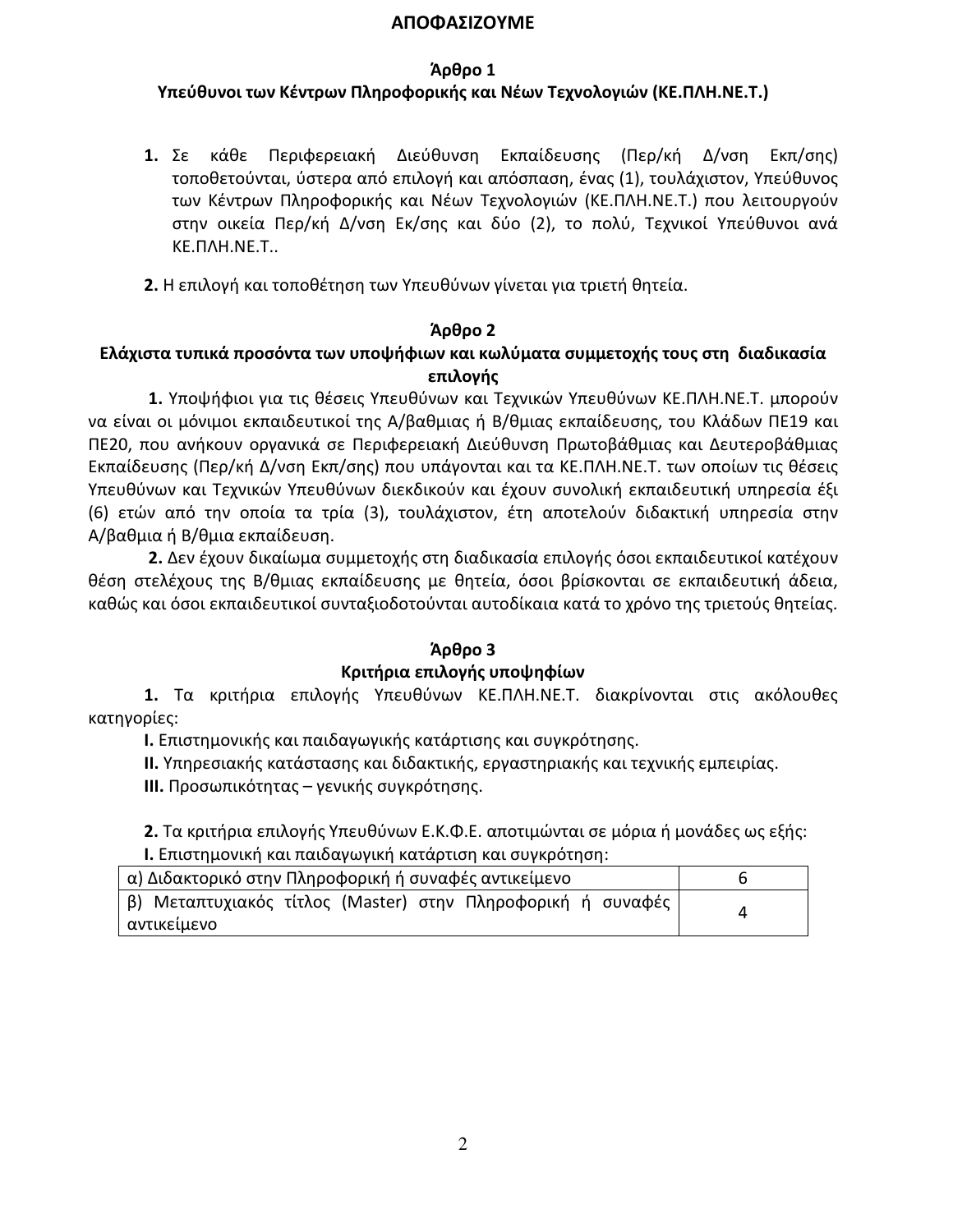| Πτυχίο Πληροφορικής Πανεπιστημίου (Πτυχίο ή δίπλωμα<br>γ)<br>Πληροφορικής ή Πληροφορικής και Τηλεπικοινωνιών ή Επιστήμης των<br>Υπολογιστών ή Εφαρμοσμένης Πληροφορικής ή Μηχανικών<br>Ηλεκτρονικών Υπολογιστών και Πληροφορικής ή Ηλεκτρολόγων<br>Μηχανικών ή Ηλεκτρολόγων Μηχανικών και Μηχανικών Υπολογιστών<br>ή Ηλεκτρονικής και Μηχανικών Υπολογιστών ή Ηλεκτρολόγων<br>Μηχανικών και Τεχνολογίας Υπολογιστών ή Διδακτικής της<br>Ψηφιακών Συστημάτων<br>Τεχνολογίας και<br>ή<br>Μηχανικών<br>Πληροφοριακών και Επικοινωνιακών Συστημάτων ή Μηχανικών Η/Υ<br>Τηλ/νιών και Δικτύων ή του Προγράμματος Σπουδών Επιλογής<br>Πολιτισμός» με κατεύθυνση<br>«Επιστήμες και<br>«Ηλεκτρονικοί<br>Υπολογιστές και Εφαρμογές τους» Πανεπιστημίων της ημεδαπής ή<br>ισότιμο αντίστοιχης ειδικότητας της αλλοδαπής, ή τίτλο σπουδών<br>Πληροφορικής του Πανεπιστημίου Κύπρου). | 3              |
|--------------------------------------------------------------------------------------------------------------------------------------------------------------------------------------------------------------------------------------------------------------------------------------------------------------------------------------------------------------------------------------------------------------------------------------------------------------------------------------------------------------------------------------------------------------------------------------------------------------------------------------------------------------------------------------------------------------------------------------------------------------------------------------------------------------------------------------------------------------------------|----------------|
| δ) Πτυχίο Πληροφορικής Τ.Ε.Ι. (Πτυχίο ή δίπλωμα Πληροφορικής ή<br>Ηλεκτρονικών Υπολογιστικών Συστημάτων ή Εφαρμοσμένης<br>Πληροφορικής και Πολυμέσων ή Πληροφορικής και Τεχνολογίας<br>Υπολογιστών ή Πληροφορικής και Επικοινωνιών ή Επιχειρηματικού<br>Σχεδιασμού και Πληροφοριακών Συστημάτων<br>ή Εφαρμογών<br>Πληροφορικής στη Διοίκηση και στην Οικονομία ή Διαχείρισης<br>Πληροφορικών ή<br>Τηλεπληροφορικής<br>και<br>Διοίκησης<br>ń<br>Γεωπληροφορικής και Τοπογραφίας ή Τεχνολογίας Πληροφορικής και<br>Τηλεπικοινωνιών ή Βιομηχανικής Πληροφορικής ή Αυτοματισμού Τ.Ε.Ι.<br>της ημεδαπής ή ισότιμο αντίστοιχης ειδικότητας της αλλοδαπής)                                                                                                                                                                                                                      | 3              |
| ε) Πτυχίο Πανεπιστημίου, εκτός αυτών που αναφέρονται στην<br>περίπτωση γ)                                                                                                                                                                                                                                                                                                                                                                                                                                                                                                                                                                                                                                                                                                                                                                                                | $\overline{2}$ |
| στ) Πτυχίο T.E.I., εκτός αυτών που αναφέρονται στην περίπτωση δ)                                                                                                                                                                                                                                                                                                                                                                                                                                                                                                                                                                                                                                                                                                                                                                                                         | $\overline{2}$ |
| ζ) Άριστη γνώση ξένης γλώσσας                                                                                                                                                                                                                                                                                                                                                                                                                                                                                                                                                                                                                                                                                                                                                                                                                                            | $\overline{2}$ |
| η) Πολύ καλή γνώση ξένης γλώσσας                                                                                                                                                                                                                                                                                                                                                                                                                                                                                                                                                                                                                                                                                                                                                                                                                                         | 1.5            |
| θ) Καλή γνώση ξένης γλώσσας                                                                                                                                                                                                                                                                                                                                                                                                                                                                                                                                                                                                                                                                                                                                                                                                                                              | $\mathbf{1}$   |
| ι) Πιστοποιημένος επιμορφωτής σε προγράμματα επιμόρφωσης<br>(Π.Ε.Κ., Μ.Π.Ε., Τ.Π.Ε.) ή πιστοποίηση επιμόρφωσης στις ΤΠΕ επιπέδου<br>B                                                                                                                                                                                                                                                                                                                                                                                                                                                                                                                                                                                                                                                                                                                                    | 2              |
| ια) Συμμετοχή σε σεμινάρια που συμβάλουν στην επιστημονική και                                                                                                                                                                                                                                                                                                                                                                                                                                                                                                                                                                                                                                                                                                                                                                                                           | $0,5$ ανά 50   |
| παιδαγωγική κατάρτιση και συγκρότηση οργανωμένα από Υπουργεία                                                                                                                                                                                                                                                                                                                                                                                                                                                                                                                                                                                                                                                                                                                                                                                                            | ώρες και       |
| ή φορείς της Τριτοβάθμιας εκπαίδευσης                                                                                                                                                                                                                                                                                                                                                                                                                                                                                                                                                                                                                                                                                                                                                                                                                                    | μέχρι 4        |
| ιβ) Σχεδίαση και παραγωγή εκπαιδευτικού λογισμικού και λογισμικού                                                                                                                                                                                                                                                                                                                                                                                                                                                                                                                                                                                                                                                                                                                                                                                                        | 0,5 για κάθε   |
| υποστήριξης λειτουργίας μονάδων της Β/θμιας Εκπαίδευσης εφόσον                                                                                                                                                                                                                                                                                                                                                                                                                                                                                                                                                                                                                                                                                                                                                                                                           | λογισμικό και  |
| αποτελούν προϊόντα του Υ.ΠΑΙ.Θ.Π.Α. ή εποπτευόμενου Φορέα του                                                                                                                                                                                                                                                                                                                                                                                                                                                                                                                                                                                                                                                                                                                                                                                                            | μέχρι 2        |
| ιγ) Συγγραφή διδακτικών βιβλίων Πληροφορικής έκδοσης Ο.Ε.Δ.Β. ή                                                                                                                                                                                                                                                                                                                                                                                                                                                                                                                                                                                                                                                                                                                                                                                                          | 0,5 ανά βιβλίο |
| Πληροφορικής & Νέων Τεχνολογιών, με αναγνωρισμένο ISBN, ατομικά<br>ή ομαδικά                                                                                                                                                                                                                                                                                                                                                                                                                                                                                                                                                                                                                                                                                                                                                                                             | και μέχρι 2    |
| ιδ) Δημοσιεύσεις άρθρων σχετικών με την Πληροφορική και την                                                                                                                                                                                                                                                                                                                                                                                                                                                                                                                                                                                                                                                                                                                                                                                                              | 0,2 για κάθε   |
| εισαγωγή των Νέων Τεχνολογιών στην Εκπαίδευση, σε έγκυρα                                                                                                                                                                                                                                                                                                                                                                                                                                                                                                                                                                                                                                                                                                                                                                                                                 | δημοσίευση     |
| εκπαιδευτικά και επιστημονικά περιοδικά                                                                                                                                                                                                                                                                                                                                                                                                                                                                                                                                                                                                                                                                                                                                                                                                                                  | και μέχρι 2    |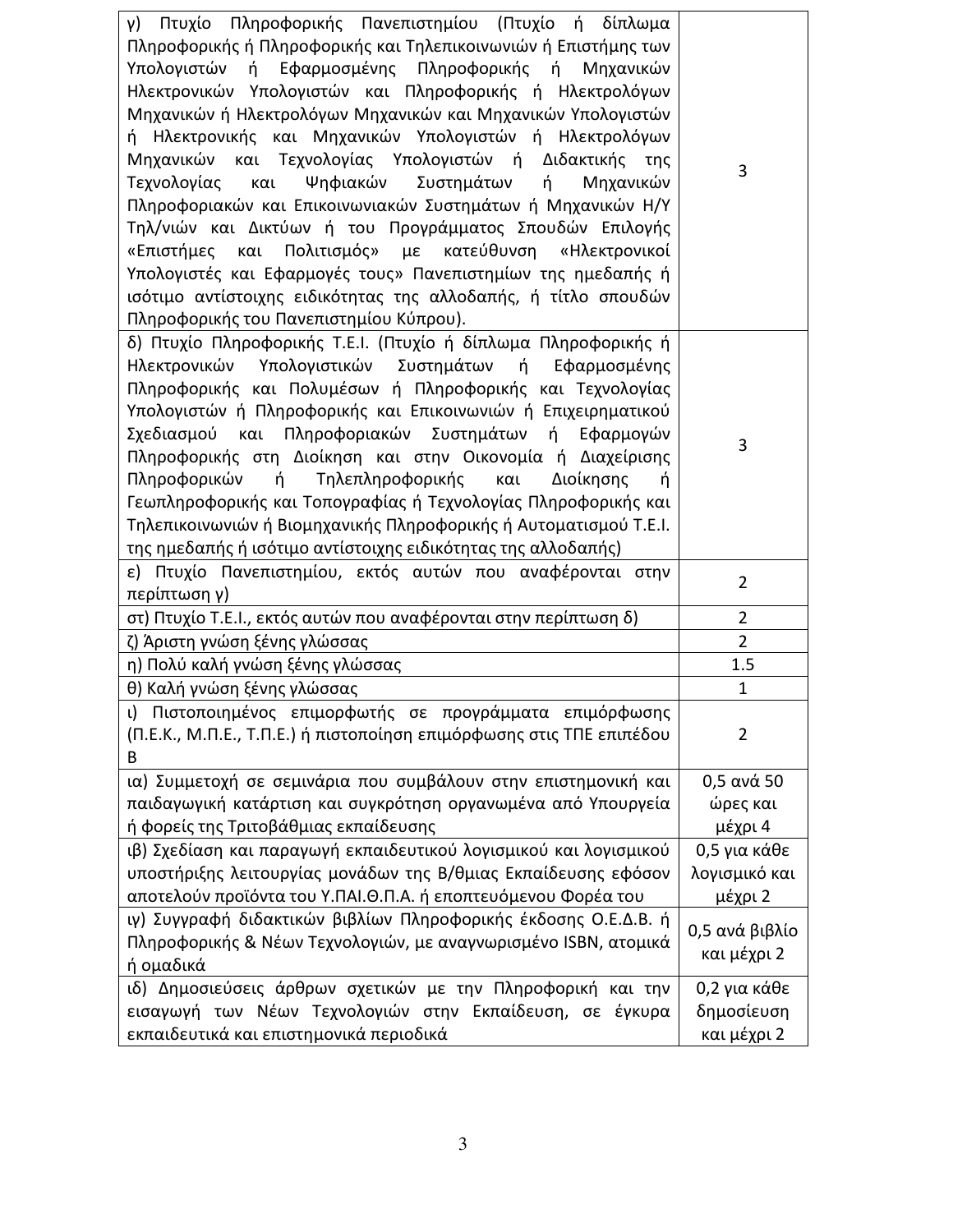| ιε) Εισηγήσεις και ανακοινώσεις με περιεχόμενο σχετικό με την        | ∥ 0,2 μόρια ανά |
|----------------------------------------------------------------------|-----------------|
|                                                                      | εισήγηση ή      |
| Πληροφορική και τις Νέες Τεχνολογίες, σε επιστημονικά συνέδρια και μ | ανακοίνωση      |
| σεμινάρια με κριτές                                                  | και μέχοι 2     |

Μέγιστος αριθμός μορίων για τα κριτήρια της κατηγορίας Ι) ορίζονται τα είκοσι (20).

Όλοι οι τίτλοι, εφόσον προέρχονται από πανεπιστήμια της αλλοδαπής, θα πρέπει να είναι αναγνωρισμένοι από το ΔΙ.Κ.Α.Τ.Σ.Α./Δ.Ο.Α.Τ.Α.Π.

Από τα κριτήρια α), β), γ) και δ) μοριοδοτούνται αυτά που δεν έχουν χρησιμοποιηθεί για την ένταξη στους κλάδους ΠΕ19 και ΠΕ20.

Από τα κριτήρια α) και β) μοριοδοτείται μόνο το ανώτερο αν ανήκουν στο ίδιο πρόγραμμα μεταπτυχιακών σπουδών. Μοριοδοτούνται και τα δύο αν η διδακτορική διατριβή έχει διαφορετικό θέμα από τη μεταπτυχιακή και δεν αποτελεί συνέχειά της.

Το επίπεδο γνώσης ξένης γλώσσας αποδεικνύεται βάσει των κριτηρίων που ορίζονται από το άρθρο 3 του Ν. 3848/2010. Οι υποψήφιοι λαμβάνουν τις μονάδες για το υψηλότερο επίπεδο γνώσης που αποδεικνύουν. Η πιστοποιημένη γνώση και δεύτερης ξένης γλώσσας μοριοδοτείται κατά το ήμισυ της μοριοδότησης της πρώτης ξένης γλώσσας.

II. Υπηρεσιακή κατάσταση και διδακτική, εργαστηριακή και τεχνική εμπειρία:

| α) Εκπαιδευτική υπηρεσία πέραν της ελάχιστης απαιτούμενης για την<br>επιλογή (5 έτη)                                                        | $0,5$ ανά                  |
|---------------------------------------------------------------------------------------------------------------------------------------------|----------------------------|
|                                                                                                                                             | έτος, και                  |
|                                                                                                                                             | μέχρι 3                    |
| β) Διδακτική υπηρεσία πέραν της ελάχιστης απαιτούμενης για την                                                                              | $0,5$ ανά                  |
|                                                                                                                                             | έτος, και                  |
| επιλογή (3 έτη)                                                                                                                             | μέχρι 2                    |
| γ) Θητεία σε θέση Υπευθύνου ή Τεχνικού Υπευθύνου ΚΕ.ΠΛΗ.ΝΕ.Τ. και<br>ΠΛΗ.ΝΕ.Τ. Διεύθυνσης ή Γραφείου Δευτεροβάθμιας<br>πρώην<br>Εκπαίδευσης | 1 ανά έτος,<br>και μέχρι 5 |
| δ) Καθήκοντα Υπευθύνου σχολικού εργαστηρίου Πληροφορικής και<br>Νέων Τεχνολογιών                                                            | $0,2$ ανά                  |
|                                                                                                                                             | έτος, και                  |
|                                                                                                                                             | μέχρι 1                    |
| ε) Προϋπηρεσία σε Φορέα υλοποίησης της Τεχνικής Στήριξης (ΤΣ) ή                                                                             | 1 ανά έτος,                |
| του Πανελλήνιου Σχολικού Δικτύου (ΠΣΔ)                                                                                                      | και μέχρι 3                |
| στ) Προϋπηρεσία σε Κέντρο Διαχείρισης Δικτύου (NOC) των ιδρυμάτων                                                                           | 1 ανά έτος,                |
| Τριτοβάθμιας Εκπαίδευσης ή Ερευνητικών Ινστιτούτων                                                                                          | και μέχρι 3                |

Μέγιστος αριθμός μορίων για τα κριτήρια της κατηγορίας ΙΙ) ορίζονται τα δεκαπέντε (15). Για τη μοριοδότηση των κριτηρίων γ) και δ) λαμβάνονται υπόψη οι σχετικές Υπουργικές

αποφάσεις ή άλλη προβλεπόμενη υπηρεσιακή απόφαση και τα αρχεία των αρμόδιων Υπηρεσιών.

Για τη μοριοδότηση του κριτηρίου δ) απαιτούνται οι αποφάσεις του Συλλόγου Καθηγητών του σχολείου με τις οποίες καθορίζονται οι ετήσιες εξωδιδακτικές εργασίες ή άλλη προβλεπόμενη υπηρεσιακή απόφαση.

Για τη μοριοδότηση των κριτηρίων ε) και στ) λαμβάνονται υπόψη οι βεβαιώσεις από τα αντίστοιχα Ιδρύματα ή Ερευνητικά Κέντρα.

III. Προσωπικότητα - γενικής συγκρότηση:

Από το αρμόδιο συμβούλιο επιλογής συνεκτιμάται η γενική συγκρότηση του υποψηφίου όπως προκύπτει από α) το αναλυτικό βιογραφικό σημείωμα, που συνοδεύεται από τα απαραίτητα αποδεικτικά στοιχεία και β) την προσωπική συνέντευξη.

Ειδικότερα συνεκτιμάται η συμμετοχή του υποψηφίου σε προγράμματα καινοτόμων εκπαιδευτικών δραστηριοτήτων, η οργάνωση και αξιοποίηση υλικοτεχνικών υποδομών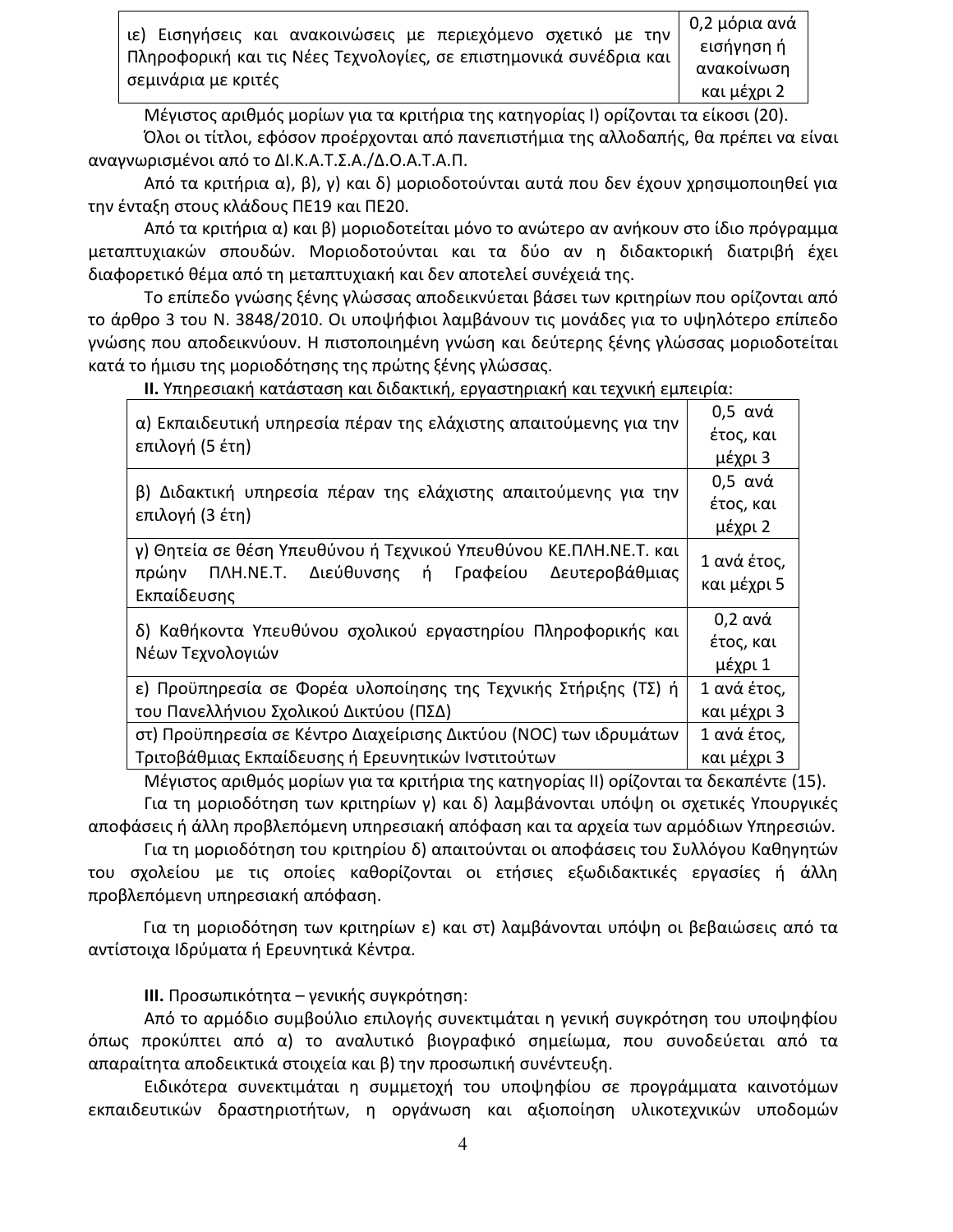εκπαίδευσης εργαστήρια Πληροφορικής), η συμμετοχή σε (αίθουσες, επιτροπές εμπειρογνωμόνων που έχουν συσταθεί από το Υ.ΠΑΙ.Θ.Π.Α., σχετικά με τον εξοπλισμό Πληροφορικής, οι συμμετοχές του σε οργανωτικές ή επιστημονικές επιτροπές συνεδρίων, συμποσίων κλπ.

Κατά τη διαδικασία της συνέντευξης επιπροσθέτως αποτιμάται η γενική συγκρότηση του υποψηφίου καθώς και η ικανότητά του να επιλύει οργανωτικά και λειτουργικά προβλήματα, να αναλαμβάνει πρωτοβουλίες και να οικοδομεί πνεύμα συνεργασίας με τους συναδέλφους του και τους λοιπούς υπηρεσιακούς παράγοντες.

Μέγιστος αριθμός μορίων για τα κριτήρια της κατηγορίας ΙΙΙ) ορίζονται τα δεκαπέντε (15).

ΙV. Συνολικός μέγιστος αριθμός μορίων για τα κριτήρια όλων των κατηγοριών ορίζονται τα πενήντα (50) μόρια.

### Άρθρο 4 Όργανα και διαδικασία επιλογής

1. Αρμόδιο όργανο για την επιλογή των Υπευθύνων και Τεχνικών Υπευθύνων ΚΕ.ΠΛΗ.ΝΕ.Τ. είναι το οικείο Ανώτερο Περιφερειακό Υπηρεσιακό Συμβούλιο Δευτεροβάθμιας Εκπαίδευσης  $(A.\Pi.Y.\Sigma.\Delta.E.).$ 

2. Για την επιλογή των Υπευθύνων και Τεχνικών Υπευθύνων ΚΕ.ΠΛΗ.ΝΕ.Τ. εκδίδεται προκήρυξη από τον Υπουργό ΠΑΙ.Θ.Π.Α., η οποία δημοσιεύεται σε δύο ημερήσιες εφημερίδες των Αθηνών, δημοσιοποιείται μέσω του Διαδικτύου στο «Πρόγραμμα Διαύγεια», στην ιστοσελίδα του Υ.ΠΑΙ.Θ.Π.Α (http://www.minedu.gov.gr/), στην ιστοσελίδα του Πανελλήνιου Σχολικού Δικτύου (http://www.sch.gr/) και παράλληλα αποστέλλεται σε όλες τις σχολικές μονάδες μέσω των Δ/σεων Εκ/σης.

3. Με την προκήρυξη καλούνται οι ενδιαφερόμενοι εκπαιδευτικοί που έχουν τα νόμιμα προσόντα και επιθυμούν να συμμετάσχουν στη διαδικασία κατάρτισης αξιολογικών πινάκων επιλογής Υπευθύνων και Τεχνικών Υπευθύνων ΚΕ.ΠΛΗ.ΝΕ.Τ. ανά Περ/κή Δ/νση Εκ/σης να υποβάλουν αίτηση, σύμφωνα με τους αναγραφόμενους σε αυτήν ειδικότερους όρους. Οι ενδιαφερόμενοι δηλώνουν και τις προτιμήσεις τους για τις θέσεις στις οποίες επιθυμούν να τοποθετηθούν, δηλαδή αυτές των Υπευθύνων των ΚΕ.ΠΛΗ.ΝΕ.Τ. ή των Τεχνικών Υπευθύνων τους.

4. Η υποβολή των αιτήσεων μαζί με τα απαραίτητα δικαιολογητικά γίνεται εντός εύλογου χρονικού διαστήματος από την ημέρα ανάρτησης της σχετικής προκήρυξης στην ιστοσελίδα του Υ.ΠΑΙ.Θ.Π.Α.. Το χρονικό διάστημα υποβολής των αιτήσεων μαζί με τα απαραίτητα δικαιολογητικά ορίζεται στην οικεία προκήρυξη.

5. Τα Α.Π.Υ.Σ.Δ.Ε., βάσει των κριτηρίων των κατηγοριών | και || της παραγράφου 2 του άρθρου 3 και τις δηλώσεις προτίμησης των υποψηφίων, καταρτίζουν τους προσωρινούς πίνακες οι οποίοι γνωστοποιούνται στους ενδιαφερόμενους και ορίζουν τις ημερομηνίες πρόσκλησης των υποψηφίων σε προφορική συνέντευξη. Επίσης ορίζουν σε αυτούς προθεσμία για την υποβολή τυχόν γραπτών αντιρρήσεων (ενστάσεων), τις οποίες εξετάζουν και επιβεβαιώνουν ή αναπροσδιορίζουν τις αξιολογικές μονάδες. Η προθεσμία για την υποβολή των γραπτών αντιρρήσεων δεν μπορεί να υπερβαίνει τις πέντε (5) εργάσιμες ημέρες.

6. Τα Α.Π.Υ.Σ.Δ.Ε. εξετάζουν τις ενστάσεις το αργότερο εντός πέντε (5) εργάσιμων ημερών από τη λήξη της προθεσμίας υποβολής τους, οριστικοποιούν τους προσωρινούς πίνακες και καλούν τους υποψηφίους σε συνέντευξη, κοινοποιώντας τους την ημερομηνία και τον τόπο διεξαγωγής της καθώς και την αιτιολογημένη απάντηση επί της ενστάσεώς τους. Ο Υπουργός ΠΑΙ.Θ.Π.Α. με τη προκήρυξη συγκεκριμενοποιεί την προθεσμία της παρούσης παραγράφου.

7. Μετά το πέρας της συνέντευξης του υποψηφίου, κάθε μέλος του Α.Π.Υ.Σ.Δ.Ε. καταγράφει αιτιολογημένα τις αξιολογικές μονάδες όπως προκύπτουν από τη διαδικασία της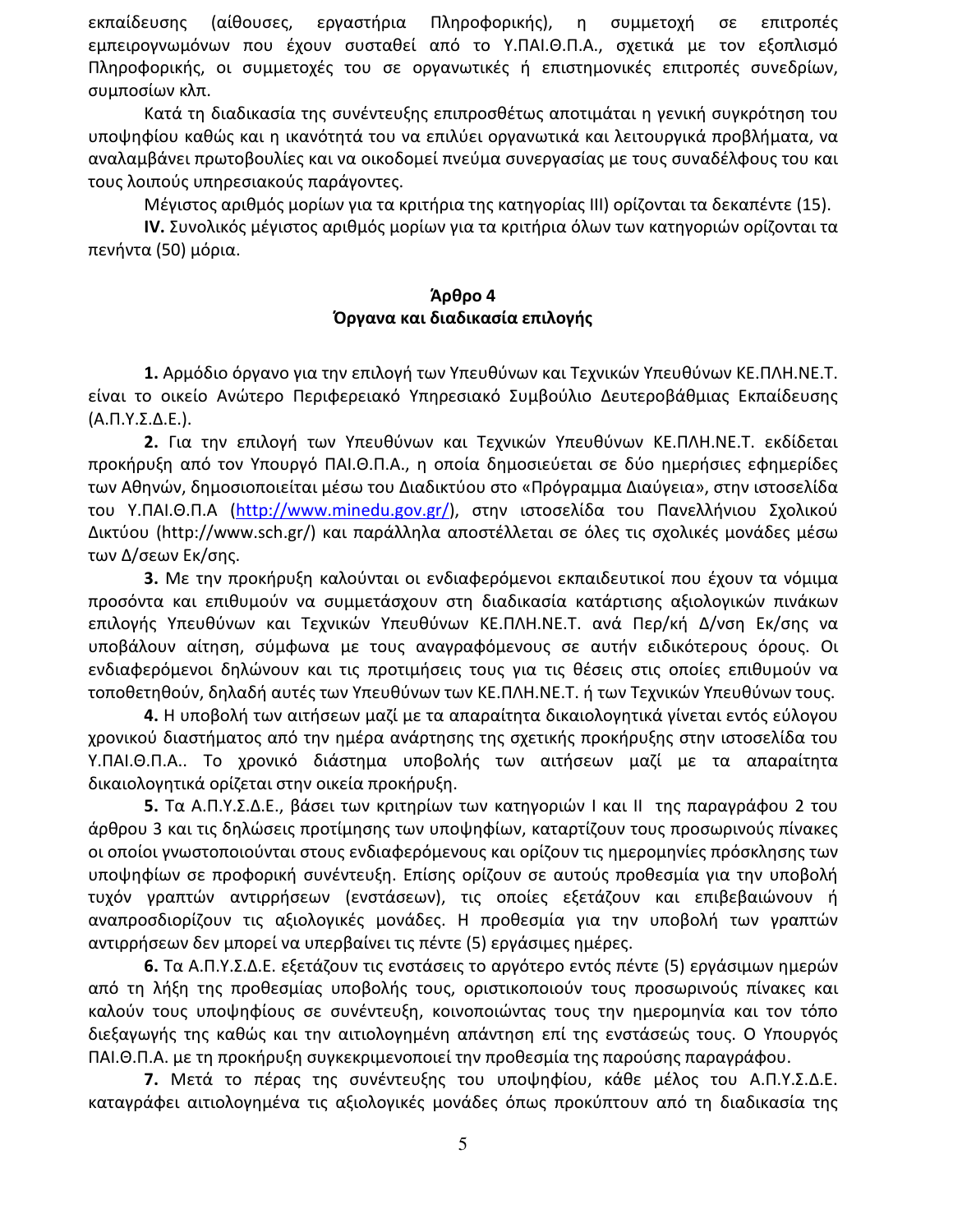συνέντευξης. Τελικές αξιολογικές μονάδες για τα κριτήρια της κατηγορίας III) της παραγράφου 2 του άρθρου 3 είναι ο μέσος όρος των μονάδων όλων των παρόντων μελών του Συμβουλίου. Μετά το πέρας της προφορικής συνέντευξης όλων των υποψηφίων τα Α.Π.Υ.Σ.Δ.Ε. καταρτίζουν τους οριστικούς αξιολογικούς πίνακες βάσει των συνολικών αξιολογικών μονάδων του κάθε υποψηφίου. Το σύνολο των αξιολογικών μονάδων προκύπτει από το άθροισμα όλων των μονάδων των επιμέρους κατηγοριών. Οι τελικοί αξιολογικοί πίνακες επιλογής Υπευθύνων και Τεχνικών Υπευθύνων ΚΕ.ΠΛΗ.ΝΕ.Τ. προκύπτουν ύστερα από έλεγχο νομιμότητας των οριστικών αξιολογικών πινάκων και την επικύρωσή τους από τον Περιφερειακό Διευθυντή Εκπαίδευσης, αναρτώνται στα Καταστήματα των Δ/νσεων Β/θμιας Εκ/σης και ισχύουν για το χρονικό διάστημα μέχρι την ολοκλήρωση της διαδικασίας επιλογής και τοποθέτησης των επόμενων Υπευθύνων. Οι πίνακες είναι ενιαίοι για τις θέσεις Υπευθύνων και Τεχνικών Υπευθύνων ανά Περ/κή Δ/νση Εκπ/σης.

8. Τα Α.Π.Υ.Σ.Δ.Ε. οφείλουν να ολοκληρώσουν τις διαδικασίες και να ανακοινώσουν το αποτέλεσμα στους ενδιαφερόμενους, στις Υπηρεσίες τους και στην Διεύθυνση Σ.Ε.Π.Ε.Δ. του Υ.ΠΑΙ.Θ.Π.Α εντός εύλογου χρονικού διαστήματος που ορίζεται στην προκήρυξη.

# Άρθρο 5

# Όργανα και διαδικασία τοποθέτησης

1. Οι εγγεγραμμένοι στους τελικούς αξιολογικούς πίνακες επιλογής αποσπώνται και τοποθετούνται σε κενές θέσεις Υπευθύνων και Τεχνικών Υπευθύνων ΚΕ.ΠΛΗ.ΝΕ.Τ. με απόφαση του οικείου Περιφερειακού Διευθυντή Εκπαίδευσης σύμφωνα με τη σειρά κατάταξή τους και τις δηλώσεις προτίμησης. Αν μετά τις τοποθετήσεις κατά το προηγούμενο εδάφιο εξακολουθούν να παραμένουν κενές θέσεις Υπευθύνων και Τεχνικών Υπευθύνων ΚΕ.ΠΛΗ.ΝΕ.Τ. καλύπτονται από υποψήφιους του τελικού αξιολογικού πίνακα επιλογής, εφόσον τις δηλώσουν, καλούμενοι, εκ νέου, προς τούτο κατά τη σειρά εγγραφής τους στον πίνακα. Αν παραταύτα δε πληρωθούν οι κενές θέσεις Υπευθύνων και Τεχνικών Υπευθύνων ΚΕ.ΠΛΗ.ΝΕ.Τ. τότε καλύπτονται από εκπαιδευτικούς των Κλάδων ΠΕ19 και ΠΕ20 με βαθμό, τουλάχιστον, Β΄ με τη διαδικασία της απόσπασης για ένα σχολικό έτος, από τον Περιφερειακό Διευθυντή Εκπαίδευσης στην οποία ανήκει το ΚΕ.ΠΛΗ.ΝΕ.Τ., μετά από πρόταση του οικείου Α.Π.Υ.Σ.Δ.Ε..

2. Σε περίπτωση που οι Υπεύθυνοι και οι Τεχνικοί Υπεύθυνοι του ΚΕ.ΠΛΗ.ΝΕ.Τ. ελλείψουν, για οποιονδήποτε λόγο, οι κενούμενες θέσεις πληρώνονται από τους επόμενους επιλαχόντες του οικείου τελικού αξιολογικού πίνακα επιλογής μέχρι εξαντλήσεώς του. Αν κανείς από τους επιλαχόντες δεν έχει δηλώσει προτίμηση για την κενούμενη θέση Υπευθύνου ή Τεχνικού Υπευθύνου τότε εφαρμόζονται τα δύο τελευταία εδάφια της προηγούμενης παραγράφου.

3. Η ανάληψη υπηρεσίας των τοποθετουμένων από τους τελικούς αξιολογικούς πίνακες επιλογής είναι υποχρεωτική. Οι μη αναλαμβάνοντες υπηρεσία εντός πέντε (5) ημερών, στις θέσεις που τοποθετούνται διαγράφονται από τον οικείο πίνακα επιλογής.

4. Οι Υπεύθυνοι και οι Τεχνικοί Υπεύθυνοι των ΚΕ.ΠΛΗ.ΝΕ.Τ. μπορούν ακολουθώντας τις προβλεπόμενες διαδικασίες να μετατίθενται ως εκπαιδευτικοί αλλά αναλαμβάνουν υπηρεσία στη νέα, μετά τη μετάθεσή τους, θέση μετά τη λήξη της τριετούς θητείας τους. Η υπηρεσία των Υπευθύνων και Τεχνικών Υπευθύνων προσμετράται ως διοικητική και καθοδηγητική εμπειρία για την εφαρμογή των διατάξεων του Ν. 3848/2010 για την επιλογή στελεχών της εκπαίδευσης καθώς και ως διδακτική. Επίσης, οι Υπεύθυνοι και οι Τεχνικοί Υπεύθυνοι των ΚΕ.ΠΛΗ.ΝΕ.Τ. λαμβάνουν τις μονάδες μετάθεσης της πλησιέστερης σχολικής μονάδας.

5. Οι υπηρετούντες με θητεία ως Υπεύθυνοι και Τεχνικοί Υπεύθυνοι των ΚΕ.ΠΛΗ.ΝΕ.Τ., μετά τη λήξη της θητείας τους, επανέρχονται στις οργανικές τους θέσεις και σε περίπτωση που αυτές δεν υπάρχουν πια, τοποθετούνται, κατά προτεραιότητα, σε κενές θέσεις εκπαιδευτικών σχολικών μονάδων της επιλογής τους.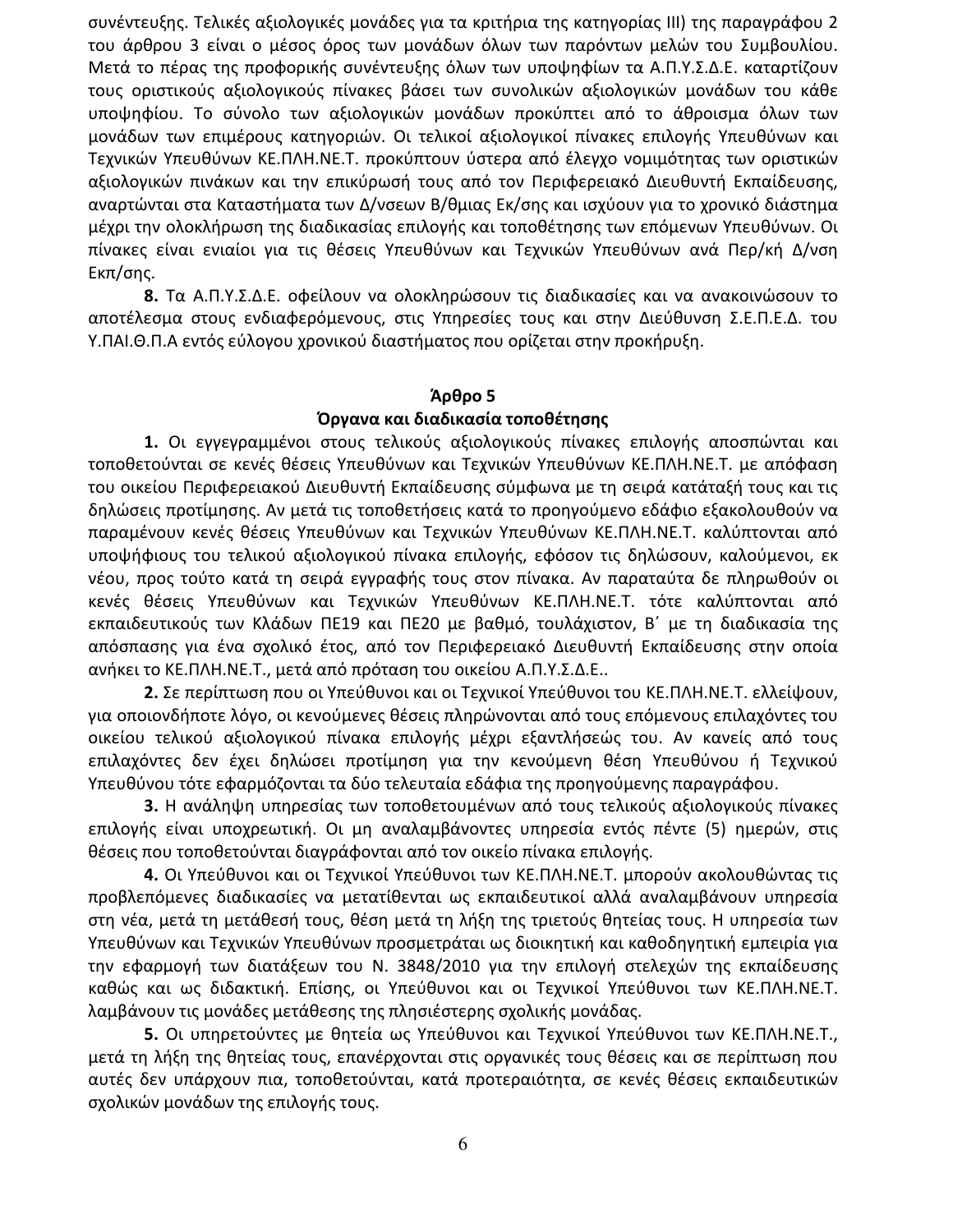#### Άρθρο 6

#### Λόγοι και διαδικασία ανάκλησης της τοποθέτησης

1. Η τοποθέτηση των κατεχόντων θέσεις Υπευθύνων και Τεχνικών Υπευθύνων ΚΕ.ΠΛΗ.ΝΕ.Τ. μπορεί να ανακληθεί, με απόφαση του Περιφερειακού Διευθυντή Εκπαίδευσης, ύστερα από γνώμη του οικείου Α.Π.Υ.Σ.Δ.Ε., εφόσον οι τοποθετηθέντες:

α) επικαλούνται, εγγράφως και αιτιολογημένα, σοβαρούς προσωπικούς ή οικογενειακούς λόγους ή λόγους υγείας ή

β) επιλεγούν ως στελέχη της εκπαίδευσης.

γ) ασκούν πλημμελώς τα καθήκοντά τους.

Στην περίπτωση γ) το οικείο Α.Π.Υ.Σ.Δ.Ε. γνωμοδοτεί για την απαλλαγή ύστερα από ερώτημα του οικείου Περιφερειακού Διευθυντή Εκπαίδευσης και αφού τηρηθεί η διαδικασία ακρόασης του απαλλασσομένου ενώπιον του οικείου Α.Π.Υ.Σ.Δ.Ε..

2. Η χρήση εκπαιδευτικής άδειας για μεταπτυχιακές σπουδές ή για την απόκτηση διδακτορικού διπλώματος δεν είναι επιτρεπτή πριν από την απαλλαγή του εκπαιδευτικού από τα καθήκοντά του.

#### Άρθρο 7

#### Τρόπος λειτουργίας των ΚΕ.ΠΛΗ.ΝΕ.Τ.

1. Τα ΚΕ.ΠΛΗ.ΝΕ.Τ. υπάγονται διοικητικά στη Δ/νση Β/θμιας Εκπ/σης ο Προϊστάμενος της οποίας έχει και την ευθύνη για την καλή λειτουργία του και τήρηση των καθηκόντων των εκπαιδευτικών που έχουν αποσπασθεί ή διατεθεί σύμφωνα με την παράγραφο 2.

2. Σε κάθε ΚΕ.ΠΛΗ.ΝΕ.Τ. μπορεί να αποσπώνται ή να διατίθενται, μερικώς ή ολικώς, με απόφαση του Περιφερειακού Διευθυντή Εκπαίδευσης και ύστερα από γνώμη του οικείου Α.Π.Υ.Σ.Δ.Ε., το πολύ έως και τρεις (3) εκπαιδευτικοί, κατά προτεραιότητα των κλάδων ΠΕ19 και ΠΕ20 και εφόσον δεν επιθυμούν εκπαιδευτικοί των κλάδων αυτών εκπαιδευτικοί του κλάδου ΤΕ01.13 με πιστοποίηση στις ΤΠΕ. Για την απόσπαση ή διάθεση απαιτούνται τα υπόλοιπα ελάχιστα τυπικά προσόντα που προβλέπονται στο άρθρο 2. Η θητεία των αποσπασμένων είναι ετήσια. Οι ενδιαφερόμενοι υποβάλουν αίτημα απόσπασης στο Κατάστημα της οικείας Δ/σης Β/θμιας Εκ/σης αμέσως μετά τις μεταθέσεις και πριν την γνωστοποίηση της εκδήλωσης ενδιαφέροντος για τις αποσπάσεις στις Υπηρεσίες και τους εποπτευόμενους φορείς του Υ.ΠΑΙ.Θ.Π.Α..

3. Οι Υπεύθυνοι και Τεχνικοί Υπεύθυνοι των ΚΕ.ΠΛΗ.ΝΕ.Τ. εργάζονται σύμφωνα με το ωράριο των διοικητικών Υπηρεσιών της Περ/κης Δ/νσης Εκ/σης στην οποία υπηρετούν από την  $1^{n}$ Σεπτεμβρίου μέχρι και την 10<sup>η</sup> Ιουλίου κάθε σχολικού έτους, εξαιρουμένων των διακοπών Χριστουγέννων και Πάσχα και των επισήμων αργιών. Παρίστανται στα γραφεία της έδρας του ΚΕ.ΠΛΗ.ΝΕ.Τ. που υπηρετούν όλες τις ημέρες του αντίστοιχου διαστήματος, κατά τις οποίες δεν διεξάγονται μαθήματα στα σχολεία (π.χ. περίοδοι εξετάσεων, εκδόσεων βαθμολογίας κ.λπ.). Μετά από έγκριση του Περιφερειακού Διευθυντή Εκπαίδευσης μπορούν να συμμετέχουν σε συνέδρια, ημερίδες και επιμορφωτικές συναντήσεις σχετικές με το αντικείμενό τους, ως επιμορφούμενοι ή εισηγητές, μέχρι δεκαπέντε (15) ημέρες ανά σχολικό έτος.

4. Ο συντονισμός της δράσης, και γενικές οδηγίες λειτουργίας των ΚΕ.ΠΛΗ.ΝΕ.Τ. γίνεται από το Υ.ΠΑΙ.Θ.Π.Α., Δ/νση ΣΕΠΕΔ/Τμήμα Στ' Μελετών. Η υποστήριξη των Τεχνικών Υπευθύνων των ΚΕ.ΠΛΗ.ΝΕ.Τ., αναφορικά με δράσεις ΤΣ (Τεχνικής Στήριξης) και ΠΣΔ (Πανελληνίου Σχολικού Δικτύου), γίνεται από τη Δ/νση Λειτουργικών Υποδομών Πληροφορικής και Νέων Τεχνολογιών του Υ.ΠΑΙ.Θ.Π.Α..

5. Στα ΚΕ.ΠΛΗ.ΝΕ.Τ. μπορεί να ανατίθενται από τον Προϊστάμενο της Δ/νσης Β/θμιας Εκ/σης εργασίες όπως: α) η διατήρηση αρχείων νομοθεσίας ή εκπαιδευτικού λογισμικού ή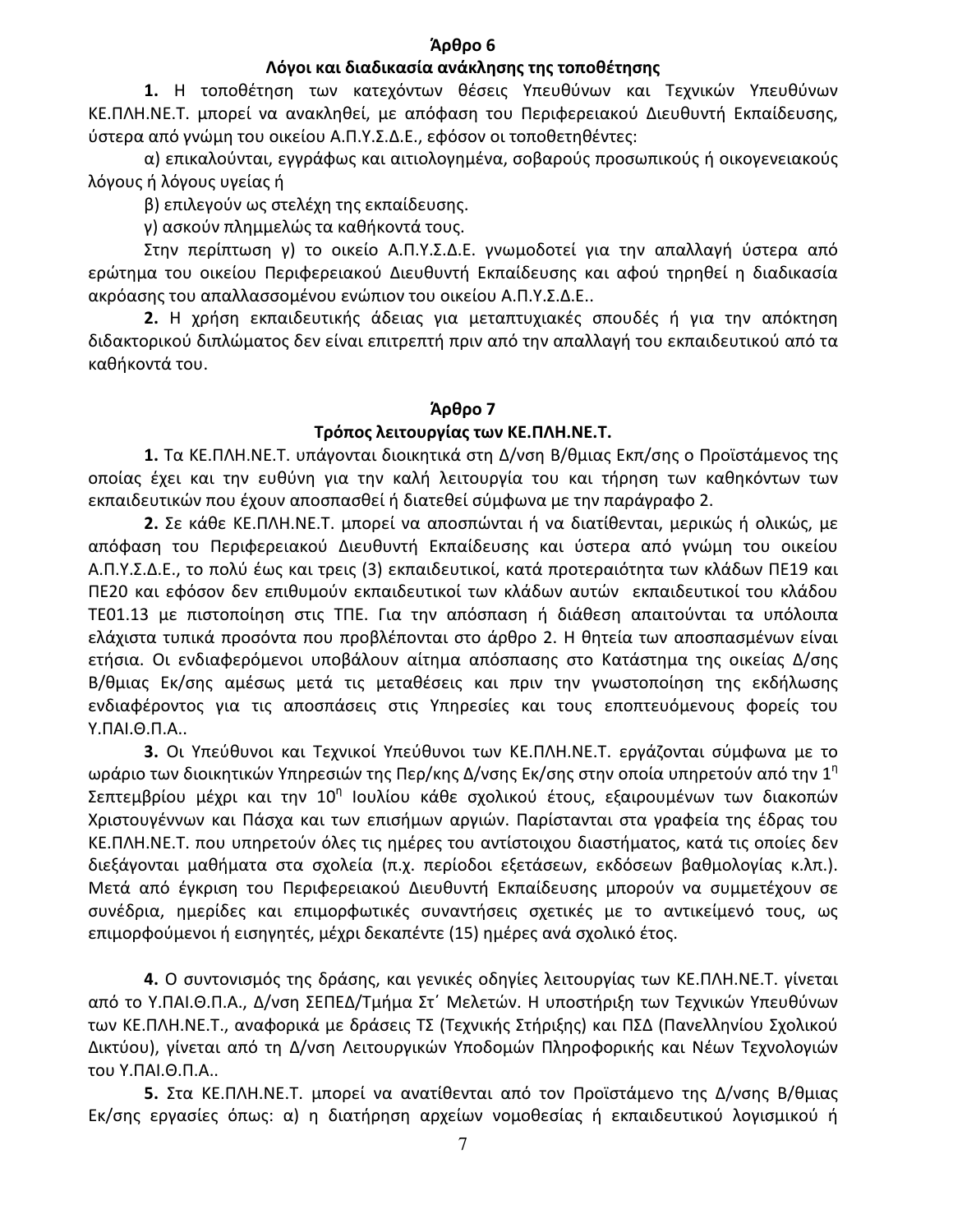βιβλιοθήκης, β) η συντήρηση δικτυακού τόπου, γ) η παραλαβή και αποστολή εγγράφων με τήρηση πρωτοκόλλου, δ) η σύνταξη καταστάσεων και στοιχείων πληροφόρησης ε) η χρέωση εξοπλισμού και αναλωσίμων και στ) ο καθορισμός «προσωπικού υποστήριξης» για τις εργάσιμες ημέρες και ώρες, το οποίο θα αποτελείται από έναν Υπεύθυνο και έναν Τεχνικό Υπεύθυνο ΚΕ.ΠΛΗ.ΝΕ.Τ., για τις περιπτώσεις που οι υπόλοιποι απουσιάζουν από το χώρο του ΚΕ.ΠΛΗ.ΝΕ.Τ. για εκπλήρωση των καθηκόντων τους.

#### Άρθρο 8

# Καθήκοντα και αρμοδιότητες Υπευθύνων Καθήκοντα Υπευθύνων και Τεχνικών Υπευθύνων των KE. NAH. NE. T

1. Ο Υπεύθυνος του ΚΕ.ΠΛΗ.ΝΕ.Τ. είναι αρμόδιος για τη λειτουργία του ΚΕ.ΠΛΗ.ΝΕ.Τ. και των σχετικών θεμάτων των σχολικών μονάδων που υπάγονται στη διοικητική του περιφέρεια. Ειδικότερα ο Υπεύθυνος του ΚΕ.ΠΛΗ.ΝΕ.Τ., μεταξύ άλλων,:

α) Καταρτίζει το πρόγραμμα δράσης του ΚΕ.ΠΛΗ.ΝΕ.Τ., σύμφωνα με τις οδηγίες και τις προτεραιότητες που θέτει το Υ.ΠΑΙ.Θ.Π.Α./Δ/νση ΣΕΠΕΔ, το οποίο και υλοποιείται σε συνεργασία με τους Τεχνικούς Υπεύθυνους.

β) Συντονίζει τις επισκέψεις των Τεχνικών Υπευθύνων στις εκπαιδευτικές και διοικητικές μονάδες.

γ) Έχει την ευθύνη για τη διατήρηση και ενημέρωση:

αα) αρχείου νομοθεσίας σχετικής με θέματα πληροφορικής και καλής λειτουργίας και διδασκαλίας στα εργαστήρια πληροφορικής στην Β/θμια και Α/θμια Εκπαίδευση,

ββ) βιβλιοθήκης με σχολικά βιβλία πληροφορικής και νέων τεχνολογιών, με τεχνικά εγχειρίδια, με βιβλία παιδαγωγικής αξιοποίησης των εκπαιδευτικών εργαλείων καθώς και με περιοδικά

γγ) αρχείου συμβάσεων των διαγωνισμών των σχολικών εργαστηρίων πληροφορικής και εφαρμογών Η/Υ,

δδ) αρχείου προδιαγραφών των εργαστηρίων πληροφορικής και εφαρμογών Η/Υ,

εε) αρχείου εκπαιδευτικού λογισμικού για τα μαθήματα πληροφορικής, που αποστέλλεται από το Υ.ΠΑΙ.Θ.Π.Α. και

στστ) αρχείου δελτίων επισκέψεων των Υπευθύνων και Τεχνικών Υπευθύνων του ΚΕ.ΠΛΗ.ΝΕ.Τ., το οποίο ενημερώνουν καθημερινά όπου αναγράφονται οι συναντήσεις με εκπαιδευτικούς και οι ημερομηνίες τους, οι επισκέψεις τους στα σχολεία και η διάρκεια των επισκέψεων και το οποίο υπογράφεται από τον Υπεύθυνο ή τον Τεχνικό Υπεύθυνο του ΚΕ.ΠΛΗ.ΝΕ.Τ. και τους εκπαιδευτικούς που συνεργάστηκαν.

δ) Χρεώνεται τον εξοπλισμό του ΚΕ.ΠΛΗ.ΝΕ.Τ. και έχει την ευθύνη για τη διατήρηση, τη συντήρηση και την αξιοποίησή του λαμβάνοντας τα απαραίτητα μέτρα ασφάλειας για τους χώρους του ΚΕ.ΠΛΗ.ΝΕ.Τ..

ε) Συντάσσει και υποβάλλει στο Δ/ντή της οικείας Β/θμιας Εκπ/σης τον ετήσιο πίνακα λειτουργικών και λοιπών δαπανών του ΚΕ.ΠΛΗ.ΝΕ.Τ..

στ) Συντάσσει σε τρία (3) αντίγραφα, μέχρι το τέλος Ιουνίου, την ετήσια έκθεση δραστηριοτήτων του ΚΕ.ΠΛΗ.ΝΕ.Τ., την οποία υποβάλλει στην οικεία Διεύθυνση, στο Σχολικό Σύμβουλο κλάδων ΠΕ19 και ΠΕ20 και στη Δ/νση ΣΕΠΕΔ/Τμήμα ΣΤ' Μελετών του Υ.ΠΑΙ.Θ.Π.Α.

ζ) Υποστηρίζει συμβουλευτικά την οικεία Δ/νση Β/βάθμιας Εκ/σης σε θέματα που σχετίζονται με τις ΤΠΕ, αλλά δεν είναι στην αρμοδιότητά του άλλες διοικητικές εργασίες ή εργασίες μηχανογραφικής ή τεχνικής υποστήριξης των Δ/σεων Β/θμιας Εκ/σης.

η) Συμμετέχει σε Επιτροπές διεξαγωγής εξετάσεων (π.χ. για την πρόσβαση των μαθητών της Β/θμιας Εκ/σης σε ιδρύματα της Τριτοβάθμιας Εκπαίδευσης).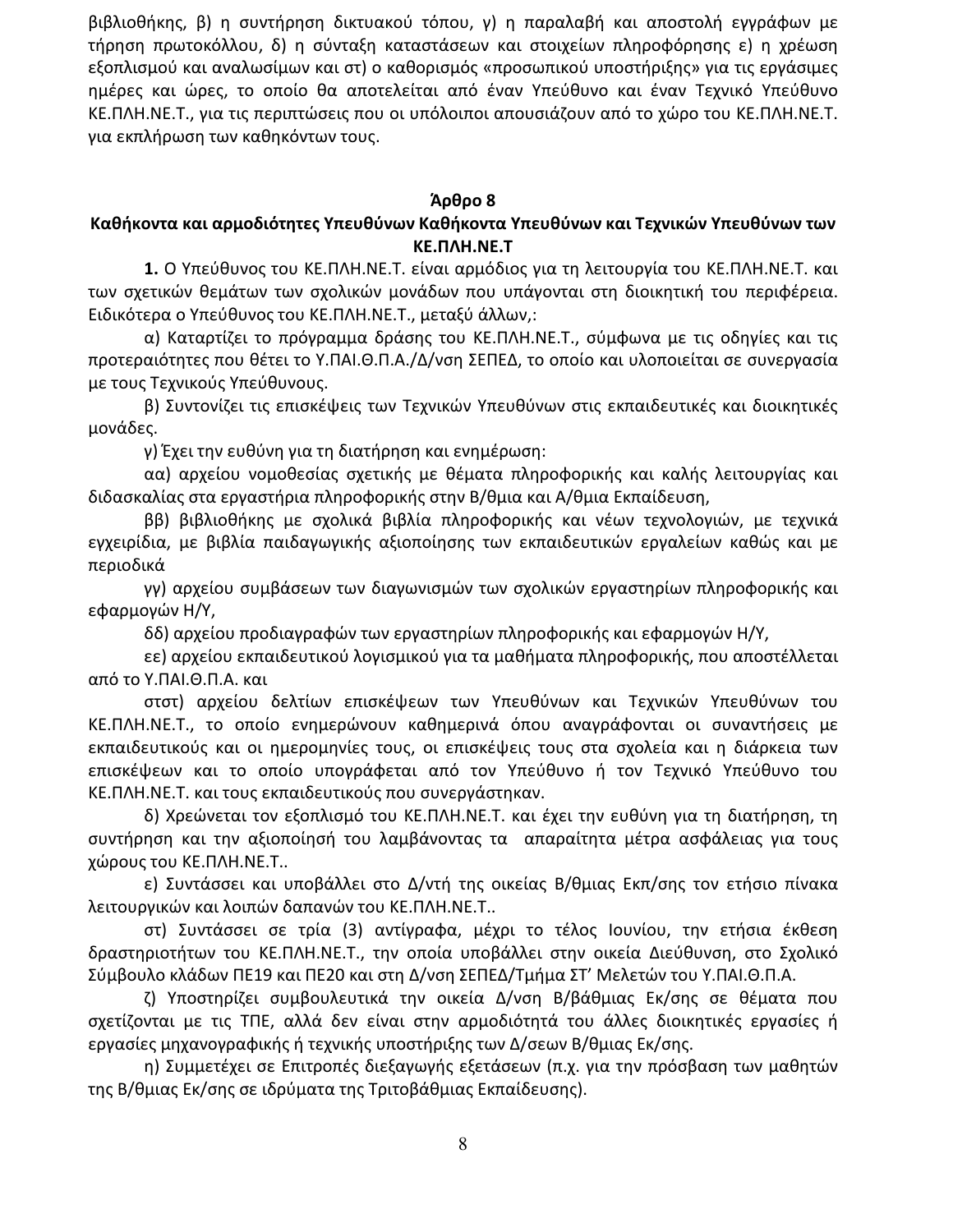θ) Έχει την εποπτεία της ενημέρωσης των βάσεων δεδομένων που δημιουργούνται στην Κεντρική Υπηρεσία του Υ.ΠΑΙ.Θ.Π.Α. και σχετίζονται με τον εξοπλισμό των εργαστηρίων πληροφορικής και εφαρμογών Η/Υ.

ι) Διοργανώνει τοπικά επιμορφωτικά σεμινάρια και ενημερωτικές ημερίδες, με τεχνολογικό ή εκπαιδευτικό περιεχόμενο, σε συνεργασία με αρμόδιους Σχολικούς Συμβούλους, με επιστημονικούς Φορείς, αρμόδιες Υπηρεσίες, ΑΕΙ, ΑΤΕΙ και Ερευνητικά Ινστιτούτα.

ια) Επισκέπτεται σε τακτά χρονικά διαστήματα τα σχολεία της περιοχής ευθύνης του και συνεργάζεται με τους εκπαιδευτικούς ΠΕ19 και ΠΕ20 σε θέματα οργάνωσης, τεχνικής υποστήριξης, λειτουργίας των σχολικών εργαστηρίων Πληροφορικής και εφαρμογών Η/Υ ώστε να έχει προσωπική άποψη:

αα) για την υφιστάμενη κατάσταση των εργαστηρίων

ββ) για την ορθή χρήση και αξιοποίηση του εργαστηρίου σύμφωνα με τον ισχύοντα Κανονισμό.

γγ) για τα προβλήματα και τις ανάγκες που παρουσιάζονται.

ιβ) Ενημερώνει τους Διευθυντές Α/θμιας και Β/θμιας Εκπ/σης σε περίπτωση διαπίστωσης σοβαρών προβλημάτων των υποδομών και υπηρεσιών ΤΠΕ στις σχολικές μονάδες.

ιγ) Ενημερώνει τους νεοδιόριστους εκπαιδευτικούς ΠΕ19 και ΠΕ20 ή τους αναπληρωτές ή ωρομισθίους για θέματα οργάνωσης των εργαστηρίων Πληροφορικής (Κανονισμός λειτουργίας, συμβάσεις, εγγυήσεις, άδειες χρήσης, κ. ά.) καθώς και για τεχνολογικά θέματα (αρχιτεκτονική εργαστηρίου, υλικό, λογισμικό κ. ά.)

ιδ) Ενημερώνει, σε συνεργασία με τον αρμόδιο Σχολικό Σύμβουλο, τους νεοδιόριστους εκπαιδευτικούς ΠΕ19 και ΠΕ20 ή τους αναπληρωτές ή ωρομισθίους για την παιδαγωγική αξιοποίηση του λογισμικού και των τηλεματικών υπηρεσιών του εργαστηρίου.

ιε) Υποστηρίζει τους καθηγητές ΠΕ19 και ΠΕ20 στο εργαστηριακό έργο τους. Λειτουργεί ως επικοινωνιακή γέφυρα μεταξύ του Υ.ΠΑΙ.Θ.Π.Α., του Ινστιτούτου Εκπαιδευτικής Πολιτικής και των Σχολικών Συμβούλων Πληροφορικής για τα μαθήματα Πληροφορικής και την υφιστάμενη κατάσταση στα εργαστήρια Πληροφορικής.

ιστ) Συνεργάζεται με τους αρμόδιους Σχολικούς Συμβούλους για θέματα Πληροφορικής.

ιζ) Συμβάλλει στη διαμόρφωση σύγχρονων τάσεων στις υποδομές και τις τηλεματικές υπηρεσίες των σχολικών εργαστηρίων.

ιη) Συντονίζει αποκεντρωμένες επιμορφωτικές δράσεις σε σχολικά εργαστήρια πληροφορικής και εφαρμογών Η/Υ (π.χ. προγράμματα επιμόρφωσης ενηλίκων), συμμετέχοντας σε ανάλογες επιτροπές.

κ) Υποστηρίζει συντονιστικά τις δράσεις του Υ.ΠΑΙ.Θ.Π.Α. για τον εξοπλισμό των εργαστηρίων πληροφορικής των σχολείων της αρμοδιότητάς του, συμμετέχοντας σε ανάλογες επιτροπές.

2. Οι Τεχνικοί Υπεύθυνοι του ΚΕ.ΠΛΗ.ΝΕ.Τ. έχουν την ευθύνη διαχείρισης, συντήρησης, αποκατάστασης βλαβών των υποδομών ΤΠΕ στις σχολικές μονάδες ευθύνης τους και της υποστήριξης του ΠΣΔ. Ειδικότερα οι Τεχνικοί Υπεύθυνοι του ΚΕ.ΠΛΗ.ΝΕ.Τ. έχουν την ευθύνη, ιδίως, νια:

α) Την παροχή υποστήριξης μέσω τηλεφώνου, επιτόπια ή με εργαλεία απομακρυσμένης βοήθειας, για θέματα σχετικά με τις υποδομές ΤΠΕ όλων των τύπων εκπαιδευτικών και διοικητικών μονάδων της Β/θμιας και Α/θμιας Δ/νσης Εκ/σης με προτεραιότητα στις σχολικές μονάδες. Στην υποστήριξη περιλαμβάνεται η συντήρηση και η αποκατάσταση βλαβών.

β) Αναλυτική καταγραφή αιτημάτων και λύσεων σε θέματα ΤΣ και ΠΣΔ στο Πληροφοριακό σύστημα Helpdesk.

γ) Την άμεση υλοποίηση ή τη συμβολή στην υλοποίηση ή την εποπτεία υλοποίησης κεντρικών στρατηγικών αποφάσεων για σχεδιαστικές παρεμβάσεις στις υποδομές ΤΠΕ.